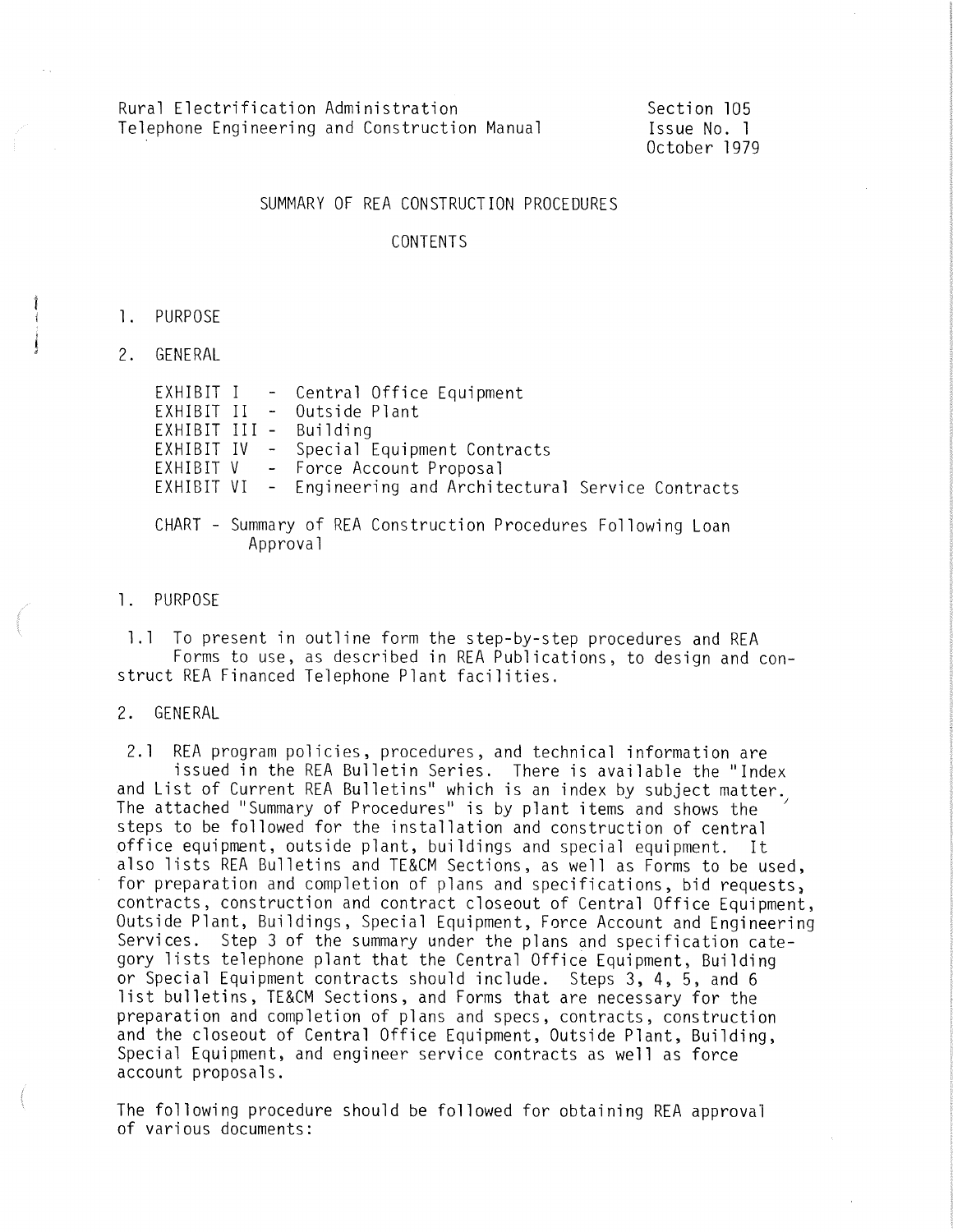| <b>DOCUMENT</b>               | C <sub>O</sub> E | 0.P. | <b>BUILDING</b> | SPECIAL EQUIPMENT | F.A. |
|-------------------------------|------------------|------|-----------------|-------------------|------|
| Plans and<br>Specifications   | Α                | B    |                 |                   | N.A. |
| Bids or<br>Proposals          | D                | D    | D               | D                 | N.A. |
| Contracts or<br>F.A. Proposal |                  | F    | E               | Ε                 |      |
| Final Documents               | А                |      | А               | Α                 | А    |

 $\mathcal{A}$ 

A. Field Engineer reviews and sends to REA\* for approval .

B. Field Engineer reviews and approves.

C. Field Engineer approves or submits to REA\* for approval.

D. Request REA\* approval.

E. Submit to REA\* for approval.

\*REA refers to Chief, Area Engineering Branch

- 2 -

 $\mathcal{L}$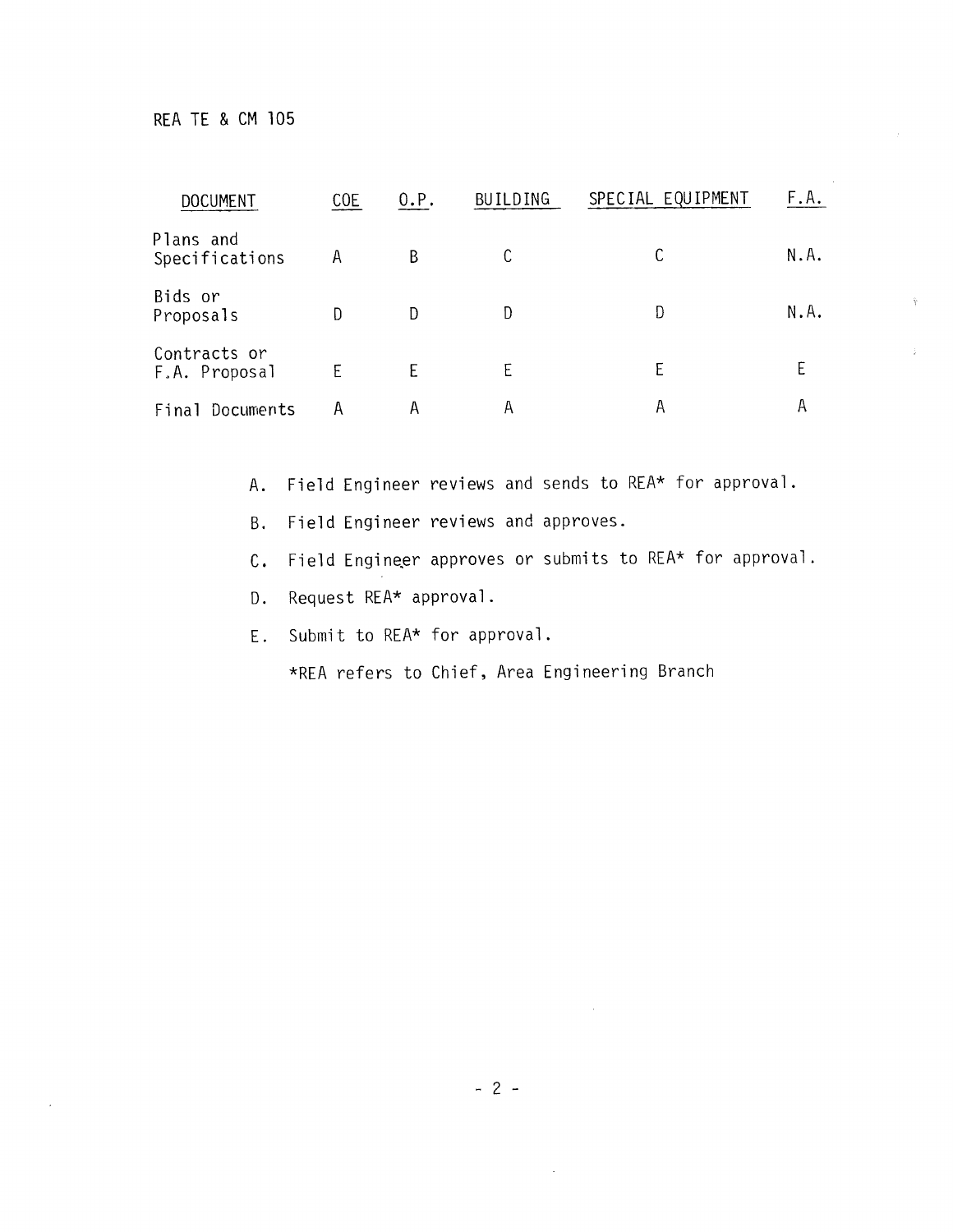#### REA TE&CM 105 EXHIBIT I

### CENTRAL OFFICE EQUIPMENT

### TITLE OF PUBLICATION

| Bulletin<br>or TE&CM | Form<br>No. |                                                                                                                              |
|----------------------|-------------|------------------------------------------------------------------------------------------------------------------------------|
| $B - 340 - 3$        |             | Coordination of Borrowers' Activities with<br>Connecting Systems                                                             |
| $B - 384 - 1$        |             | Purchasing and Installing Central Office Equipment                                                                           |
| $B - 384 - 3$        |             | Central Office Equipment Contracts and Specifications                                                                        |
|                      | 558         | General Specifications, Direct Acting                                                                                        |
|                      | 524         | General Specifications for Common Control Central<br>Office Equipment                                                        |
|                      | 522         | General Specification for Digital, Stored Program<br>Controlled COE                                                          |
|                      | 537         | REA Specifications of Equipment for Automatic<br>Number Identification - CAMA                                                |
|                      | 528         | Specifications for Private Automatic Branch Exchanges                                                                        |
|                      | 538         | General Specification, Equipment for Direct Distance<br>Dialing                                                              |
|                      | 542         | General Specifications, Toll Office Equipment                                                                                |
| $T - 325$            |             | Application Guide for the Preparation of Detailed<br>Dial Central Office Equipment Requirements                              |
| $T - 335$            |             | Application Guide for the Preparation of Detailed<br>Common Control Central Office Equipment<br>Requirements                 |
| $T - 322$            |             | Application Guide for the Preparation of Detailed<br>Digital Central Office Equipment Requirements<br>(Part III of Form 522) |
| $T - 328$            |             | Application Guide for the Preparation of Detailed<br>Equipment Requirements for Automatic Number<br>Identification Equipment |

, I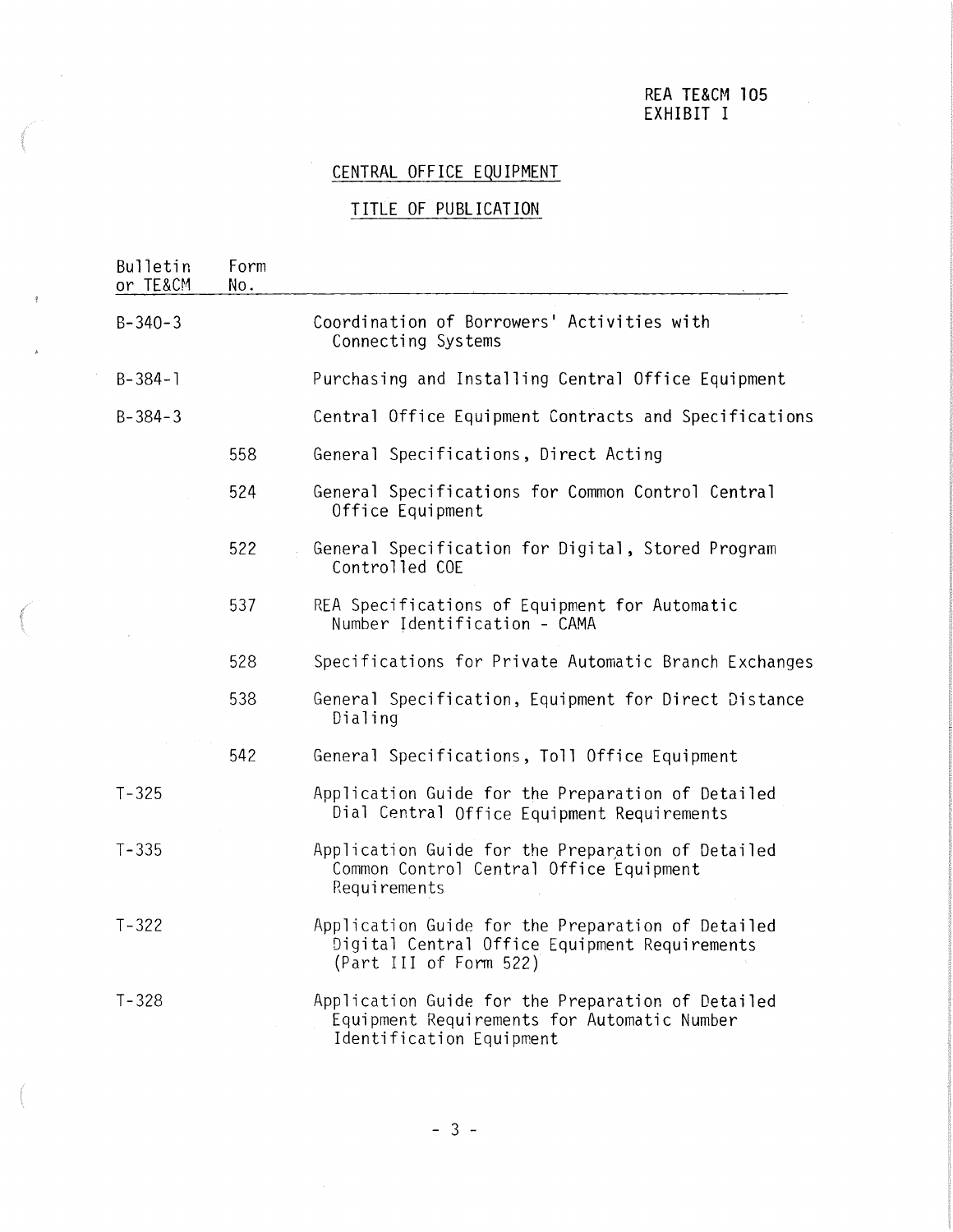REA TE&CM 105 EXHIBIT I

# CENTRAL OFFICE EQUIPMENT (Cont'd.)

 $\hat{\mathcal{N}}_{\text{in}}$ 

 $\hat{\boldsymbol{\beta}}$ 

### TITLE OF PUBLICATION

| <b>Bulletin</b><br>or TE&CM | Form<br>No. |                                                                                                                      |
|-----------------------------|-------------|----------------------------------------------------------------------------------------------------------------------|
| $T - 750$                   |             | Application Guide for the Preparation of Detailed<br>PABX Equipment Requirements                                     |
| $T - 327$                   |             | Application Guide for the Preparation of Detailed<br>Equipment Requirements for Direct Distance<br>Dialing Equipment |
| $T - 326$                   |             | Application Guide for the Preparation of Part III<br>Specifications - Detailed Toll Office Equipment<br>Requirements |
|                             | 810         | Central Office Equipment Engineering Information                                                                     |
|                             | 525         | Central Office Equipment Contract                                                                                    |
|                             | 545         | Central Office Equipment Contract<br>(Not Including Installation)                                                    |
|                             | 400         | Telephone Equipment Contract<br>(Installation Only)                                                                  |
| $B - 344 - 2$               |             | List of Materials Acceptable for Use on Telephone<br>Systems of REA Borrowers                                        |
| $B - 344 - 3$               |             | "Buy American" Requirements                                                                                          |
| $B - 345 - 45$              |             | Field Trials of Telephone Construction Materials and<br>Equipment                                                    |
| $B-320-15$                  |             | Equal Employment Opportunity in Construction<br>Financed with REA Loans                                              |
|                             | 270         | Equal Opportunity Addendum                                                                                           |
|                             | 525a        | Contractors Bond                                                                                                     |
|                             | 399         | Supplement Agreement to Equipment Contract for Field<br>Trial                                                        |

- 4 -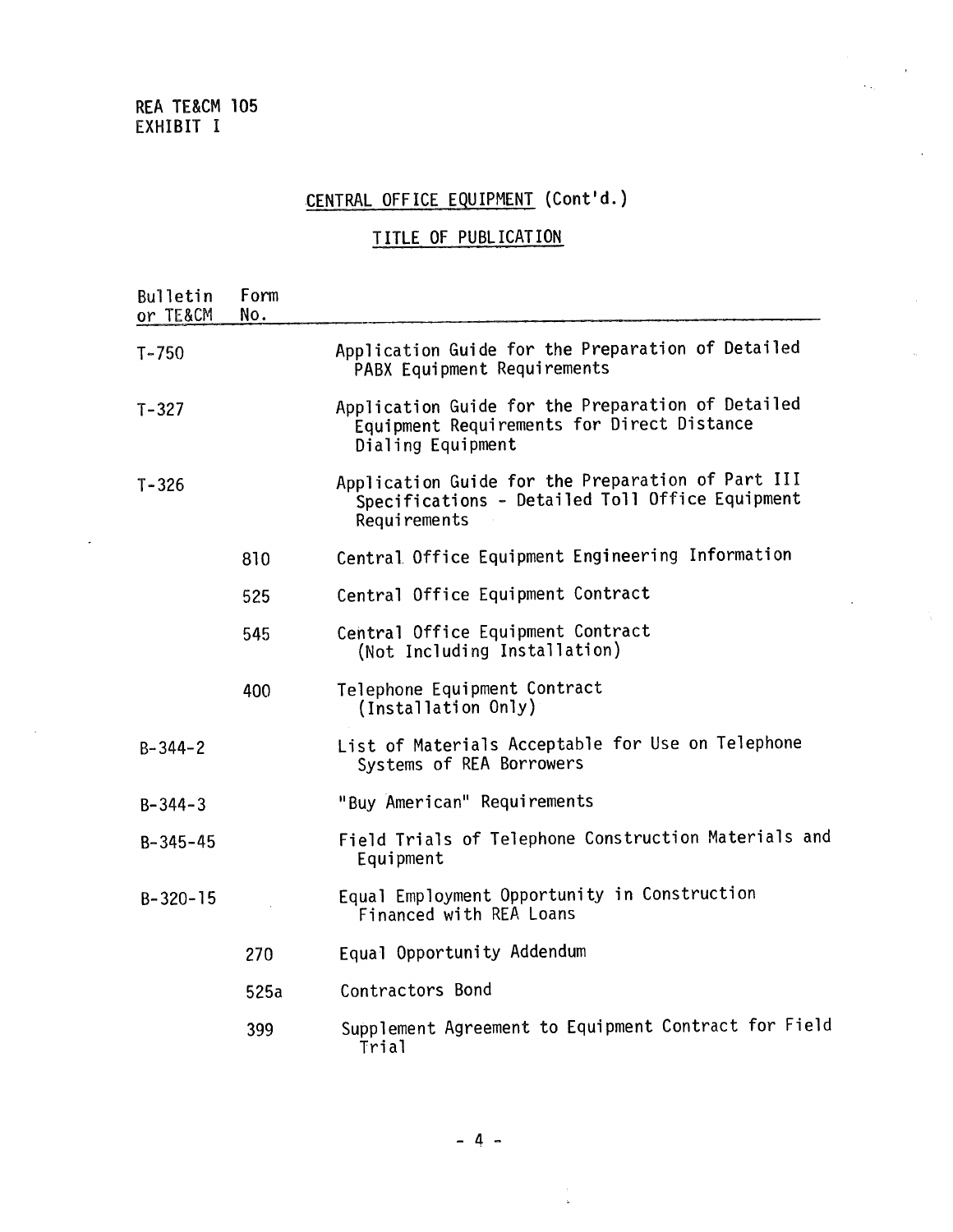#### REA TE&CM 105 EXHIBIT I

## CENTRAL OFFICE EQUIPMENT (Cont'd.)

### TITLE OF PUBLICATION

| Bulletin<br>or TE&CM | Form<br>No. |                                                                                                |
|----------------------|-------------|------------------------------------------------------------------------------------------------|
| $B-381-9$            |             | Amendments to Contracts for Construction or<br>Installation of Telephone Borrowers' Facilities |
| $B - 384 - 2$        |             | Closeout Documents, Central Office Equipment<br>Contracts                                      |
|                      | 238         | Construction/Equipment Contract Amendment<br>Bond Extension (20%)                              |
|                      | 754         | Certificate of Completion (Including Installation)                                             |
|                      | 517         | Results of Acceptance Tests                                                                    |
|                      | 752a        | Certificate of Completion (Not Including Installation                                          |
|                      | 213         | Certificate, (Buy American)                                                                    |
|                      | 400b        | Certificate of Contractor and Indemnity Agreement                                              |
|                      | 400c        | Certificate of Completion, Telephone Equipment<br>Contract (Installation Only)                 |

 $\mathcal{L}_{\mathcal{A}}$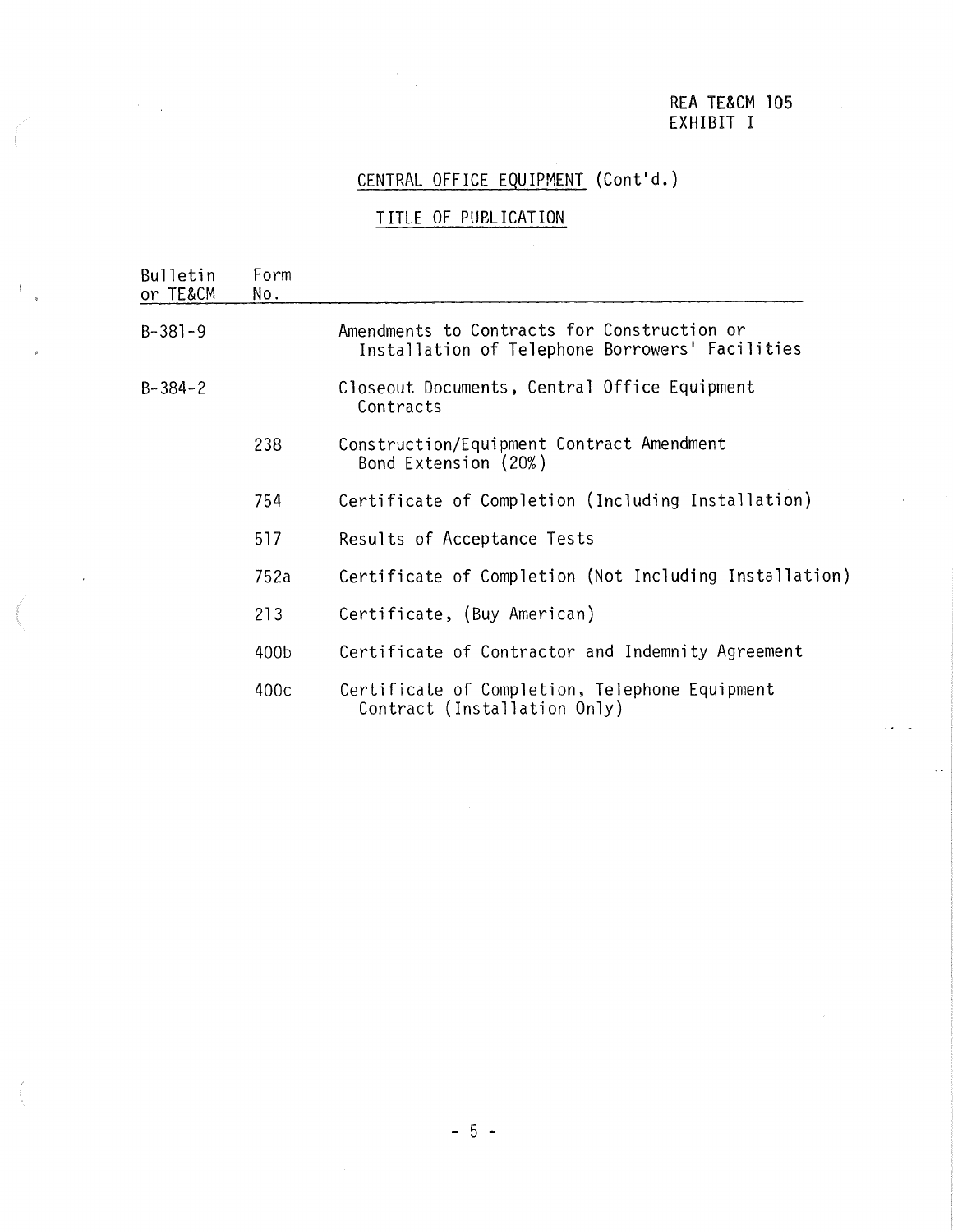REA TE&CM 105 EXHIBIT II

### OUTSIDE PLANT

## TITLE OF PUBLICATION

| Bulletin<br>or TE&CM | Form<br>No. |                                                                                                 |
|----------------------|-------------|-------------------------------------------------------------------------------------------------|
| $B-381-7$            |             | Methods of Construction of Telephone Borrowers'<br>Initial System Outside Plant Facilities      |
| $B - 381 - 8$        |             | Contract Construction, Telephone Borrowers'<br>Initial System Outside Plant Facilities          |
| $B-383-1$            |             | Preparation of Telephone System Plans and Specifi-<br>cations for Construction of Outside Plant |
| $B-381-2$            |             | Telephone System Construction Contract, Labor and<br>Material Form 515                          |
| $B - 305 - 1$        |             | Joint Use of Facilities for Telephone and Electric<br>Service                                   |
|                      | 515         | Telephone System Construction Contract                                                          |
|                      | 515a        | Specifications & Drawings for Construction of<br>Direct Buried Plant                            |
|                      | 515c        | Specifications & Drawings for Conduit & Manhole<br>Construction                                 |
|                      | 515d        | Specifications & Drawings for Underground Cable<br>Installation                                 |
|                      | 515f        | Specifications & Drawings for Construction of Pole<br>Lines, Aerial Cables & Wires              |
|                      | 515g        | Specifications & Drawings for Service Entrance &<br>Station Protector Installation              |
|                      | 263         | General Agreement Joint Use of Wood Poles                                                       |
|                      | 777         | Agreement for Joint Use of Electric System Poles                                                |
| $B-381-1$            |             | Tabulation of Bids for Contract Construction of<br>Telephone Outside Plant Facilities           |
| $B-381-13$           |             | Bidders Qualifications                                                                          |

 $\hat{\mathcal{A}}$ 

- 6 -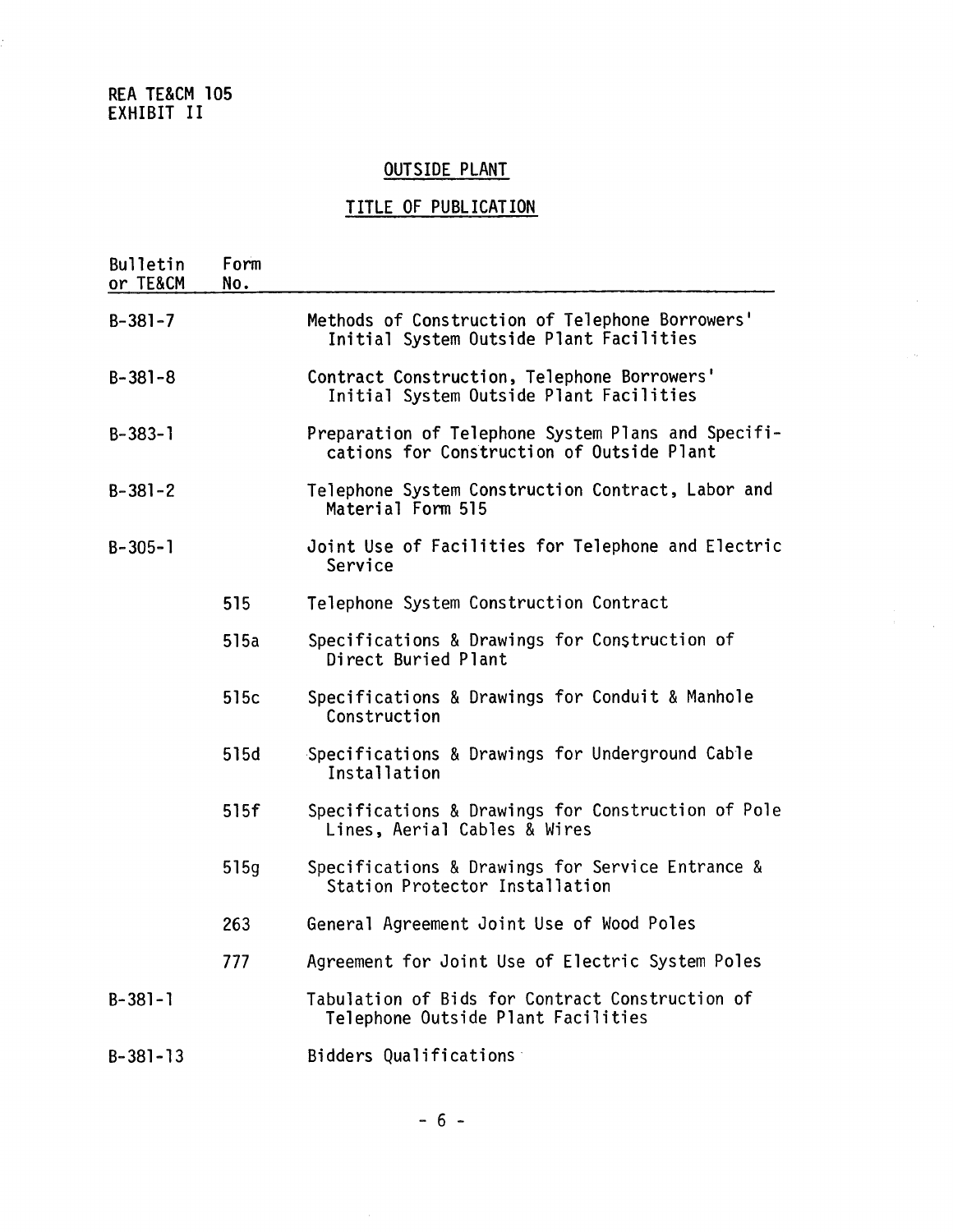#### REA TE&CM 105 EXHIBIT II

## OUTSIDE PLANT (Cont'd.)

#### TITLE OF PUBLICATION

 $\int\limits_{-\infty}^{\infty}$ 

| Bulletin<br>or TE&CM | Form<br>No. |                                                                                                                                    |
|----------------------|-------------|------------------------------------------------------------------------------------------------------------------------------------|
| $B - 344 - 2$        |             | List of Materials Acceptable for Use on Telephone<br>Systems of REA Borrowers                                                      |
| $B-381-9$            |             | Amendments to Contracts for Construction or<br>Installation of Telephone Borrowers' Facilities                                     |
| $B-381-10$           |             | Subcontracts Under Contracts for Construction or<br>Installation of Telephone Borrowers' Facilities                                |
| $B - 382 - 2$        |             | Construction of Telephone System Improvements and<br>Extensions by Work Order or Contract                                          |
|                      | 282         | Subcontract (Under Construction or Equipment)<br>Contract                                                                          |
|                      | 787         | Supplement A to Construction Contract                                                                                              |
|                      | 798         | List of Owner's Materials on Hand                                                                                                  |
|                      | 798a        | List of Materials ordered by Owner but not<br>Delivered                                                                            |
|                      | 168b        | Contractors Bond                                                                                                                   |
|                      | 756         | Telephone Line Extension Construction Contract<br>(Labor and Material)                                                             |
|                      | 778a        | Summary of Construction Completed by Line Exten-<br>sion Contract (Inspected by Licensed Engineer or<br>Borrower's Staff Engineer) |
|                      | 796         | Pre-Construction Conference                                                                                                        |
| $B-380-3$            | 521         | Biweekly Progress Report of Telephone Construction<br>and Engineering Services                                                     |
| $B-381-11$           |             | Changes or Corrections in Line Construction                                                                                        |
| $B - 381 - 9$        |             | Amendments to Contracts for Construction or<br>Installation of Telephone Borrowers' Facilities                                     |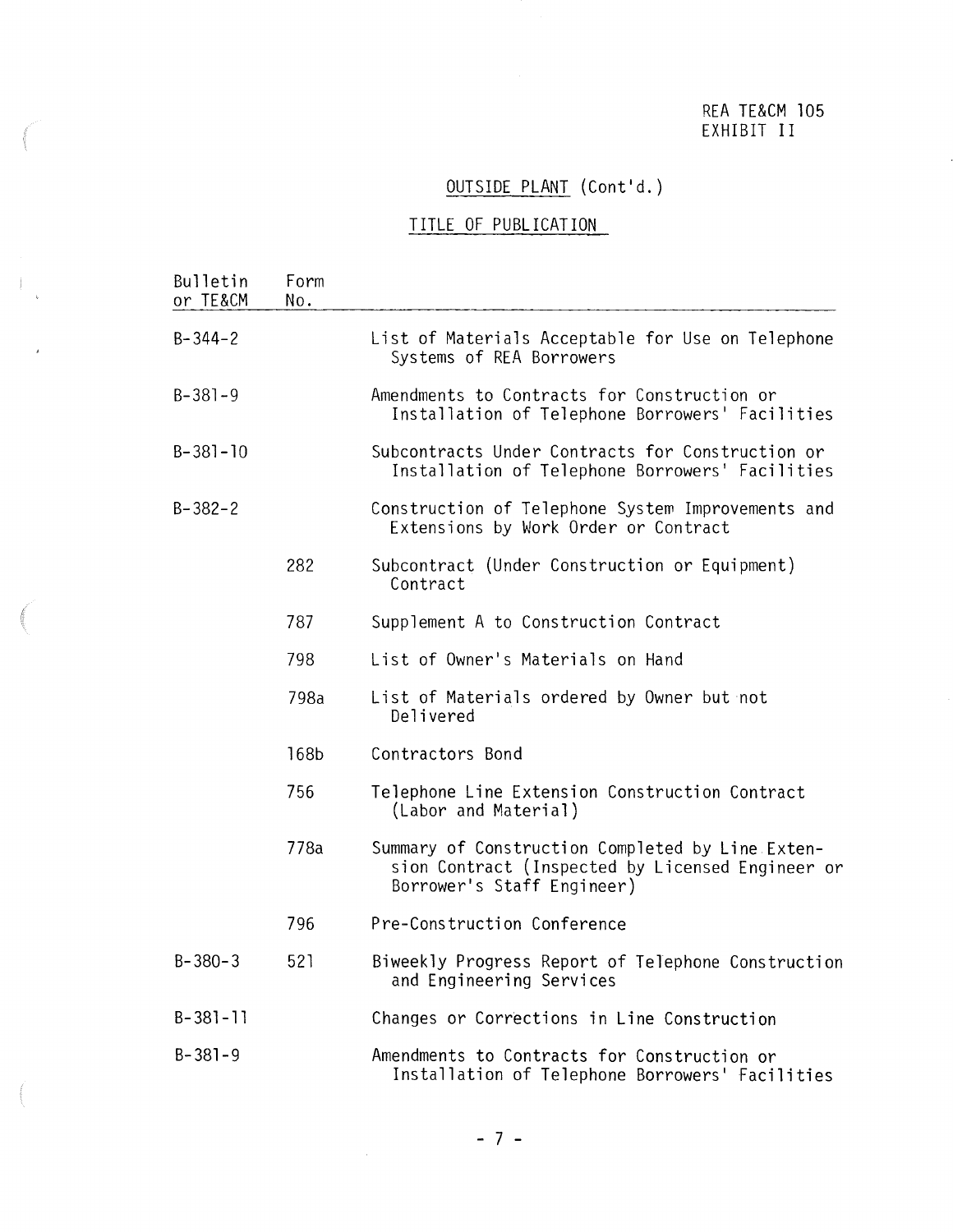#### REA TE&CM 105 EXHIBIT~ II

## OUTSIDE PLANT (Cont'd.)

 $\bar{Y}$ 

### TITLE OF PUBLICATION

 $\label{eq:2.1} \frac{1}{\sqrt{2}}\int_{0}^{\infty}\frac{1}{\sqrt{2\pi}}\left(\frac{1}{\sqrt{2\pi}}\right)^{2\alpha} \frac{1}{\sqrt{2\pi}}\int_{0}^{\infty}\frac{1}{\sqrt{2\pi}}\left(\frac{1}{\sqrt{2\pi}}\right)^{\alpha} \frac{1}{\sqrt{2\pi}}\frac{1}{\sqrt{2\pi}}\int_{0}^{\infty}\frac{1}{\sqrt{2\pi}}\frac{1}{\sqrt{2\pi}}\frac{1}{\sqrt{2\pi}}\frac{1}{\sqrt{2\pi}}\frac{1}{\sqrt{2\pi}}\frac{1}{\sqrt{2\pi}}$ 

| <b>Bulletin</b><br>or TE&CM | Form<br>No. |                                                                                            |  |  |  |
|-----------------------------|-------------|--------------------------------------------------------------------------------------------|--|--|--|
| $B-381-4$                   |             | Closeout Documents, Telephone Construction Contract<br>Labor and Materials (Outside Plant) |  |  |  |
|                             | 526         | Construction Contract Amendment<br>Bond Extension (20%)                                    |  |  |  |
|                             | 724         | Final Inventory, Telephone Construction Contract                                           |  |  |  |
|                             | 724a        | Final Inventory, Telephone Construction Col. 1-8                                           |  |  |  |
|                             | 724b        | Final Inventory, Telephone Construction Col. 9 - 14                                        |  |  |  |
|                             | 281         | Tabulation of Materials Furnished by Borrower                                              |  |  |  |
|                             | 213         | Certificate, (Buy American)                                                                |  |  |  |
|                             | 216         | Construction Change Order                                                                  |  |  |  |
|                             | 224         | Waiver & Release of Lien                                                                   |  |  |  |
|                             | 231         | Certificate of Contractor                                                                  |  |  |  |
|                             | 527         | Statement of Construction, Telephone System<br>Outside Plant                               |  |  |  |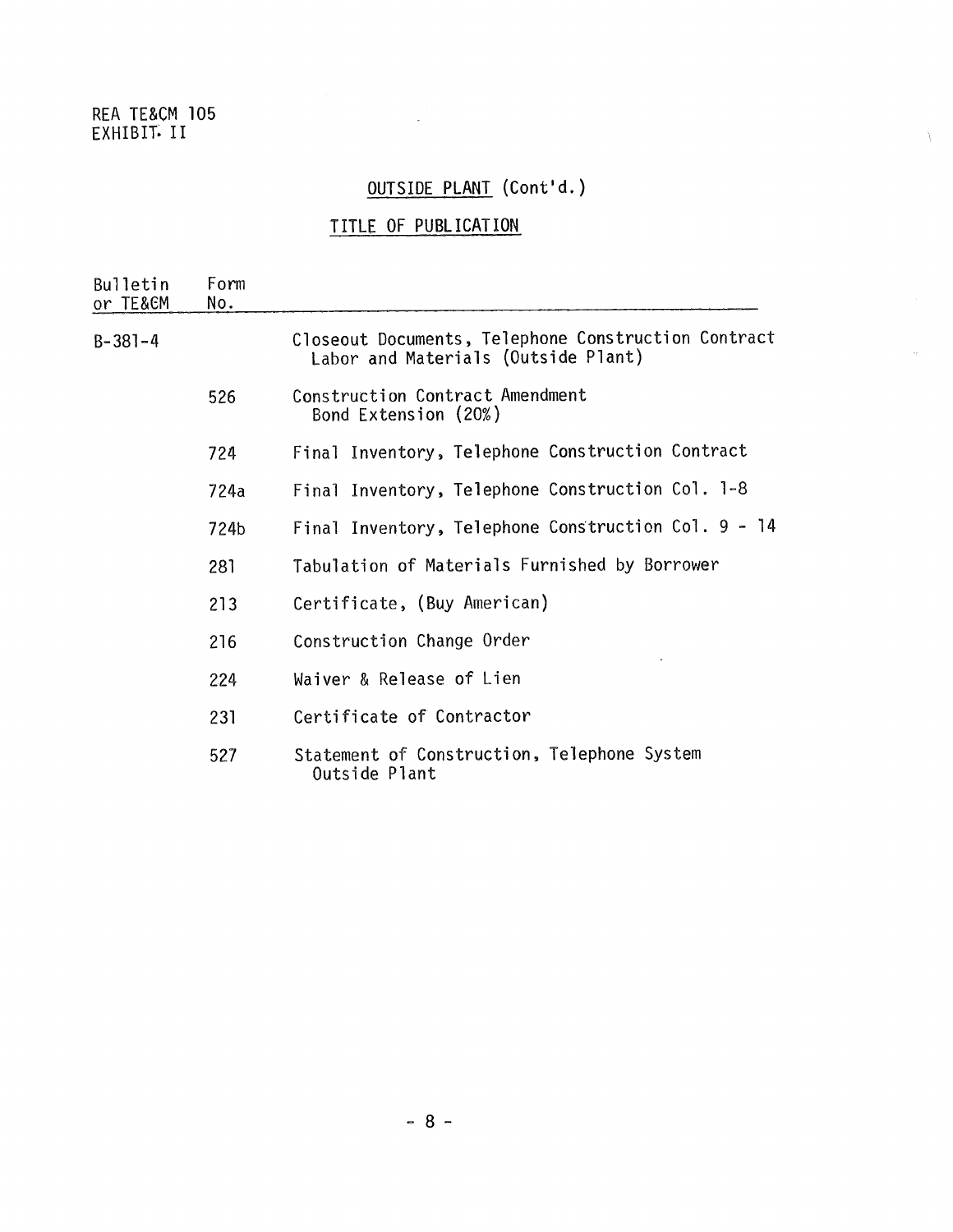REA TE&CM 105 EXHIBIT III

### **BUILDING**

### TITLE OF PUBLICATION

 $\pm$ 

 $\sim 100$ 

 $\sim 10^{-10}$ 

| Bulletin<br>or TE&CM | Form<br>No. |                                                                                                |
|----------------------|-------------|------------------------------------------------------------------------------------------------|
| $B-387-1$            |             | Preparation of Plans and Specification for Con-<br>struction of Telephone Borrower's Buildings |
| $B-387-2$            |             | Contract to Construct Buildings, REA Form 257                                                  |
| $B - 387 - 4$        |             | Presentation of Building Plans and Specifications                                              |
| $B - 320 - 5$        |             | Headquarters Facilities for Telephone Borrowers                                                |
| $B-380-1$            |             | Right-of-Way and Title Procedures                                                              |
|                      | 772         | Specification for Construction of Unattended<br>Telephone Central Office Building              |
|                      | 772a        | Plan of Unattended Telephone Central Office<br>Building, Masonry Type                          |
|                      | 772b        | Details for Connection of an Addition to Central<br>Office Building (REA Form 772)             |
|                      | 257         | Contract to Construct Buildings                                                                |
|                      | 257a        | Contractor's Bond                                                                              |
| $B-387-5$            |             | Contract Construction, Telephone Borrowers'<br><b>Buildings</b>                                |
|                      | 278         | Tabulation of Bids                                                                             |
|                      | 238         | Construction/Equipment Contract Amendment                                                      |
| $B-381-9$            |             | Amendments to Contracts for Construction or<br>Installation of Telephone Borrower's Facilities |
| $B-387-3$            |             | Final Documents Required to Close Out Construction<br>of Buildings, Telephone Program          |
|                      | 181         | Certificate of Completion, Contract Construction<br><b>Buildings</b>                           |
|                      |             | Bond Extension (20%)                                                                           |

- 9 -

 $\mathcal{A}^{\pm}$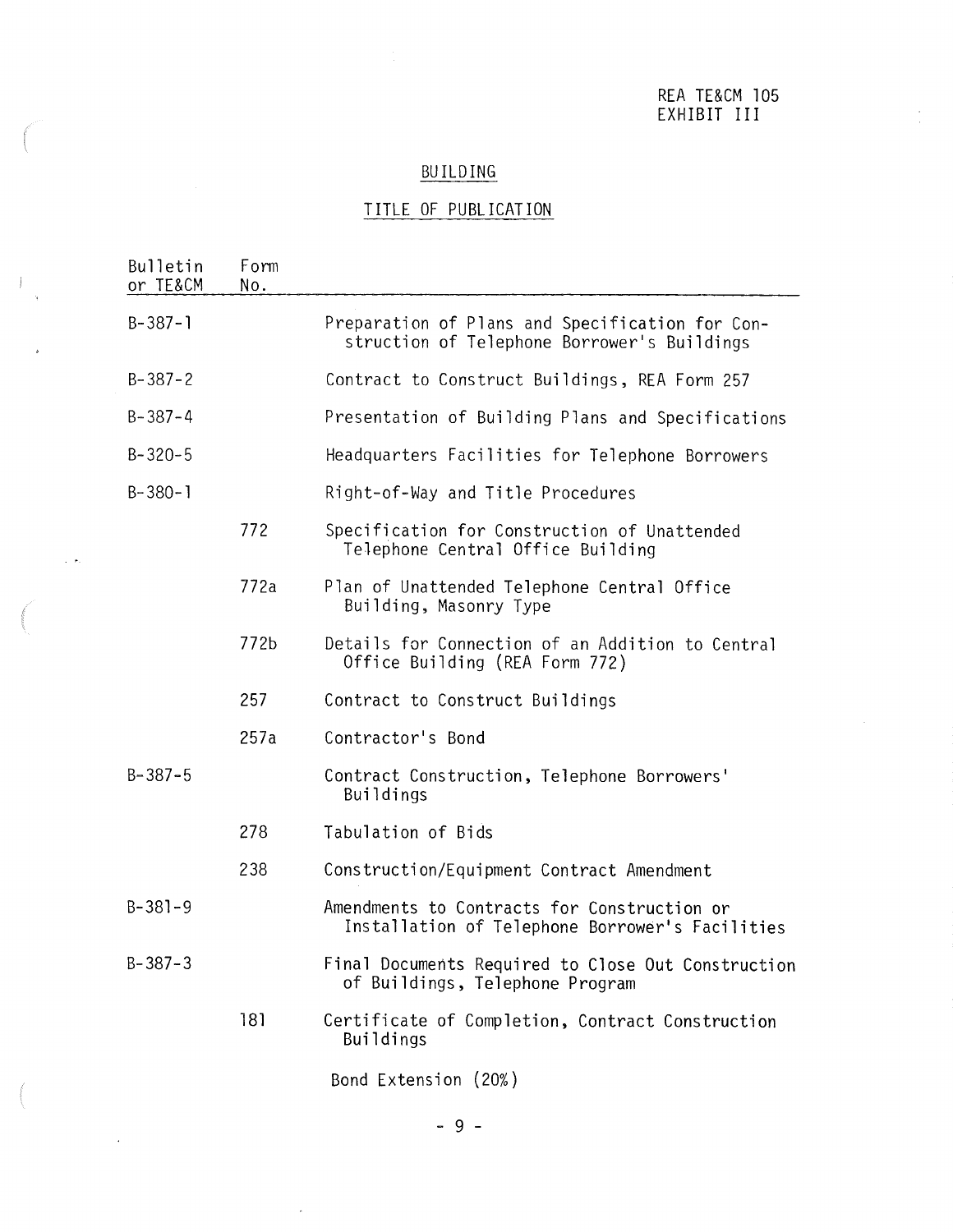#### REA TE&CM 105 EXHIBIT III.

## BUILDING (Cont'd.}

 $\mathcal{L}^{\text{max}}_{\text{max}}$  and  $\mathcal{L}^{\text{max}}_{\text{max}}$ 

 $\ddot{\phantom{a}}$ 

 $\hat{\boldsymbol{\beta}}$ 

| <b>Bulletin</b><br>or TE&CM | Form<br>No. |                             |
|-----------------------------|-------------|-----------------------------|
|                             | 231         | Certificate of Contractor   |
|                             | 224         | Waiver & Release of Lien    |
|                             | 213         | Certificate, (Buy American) |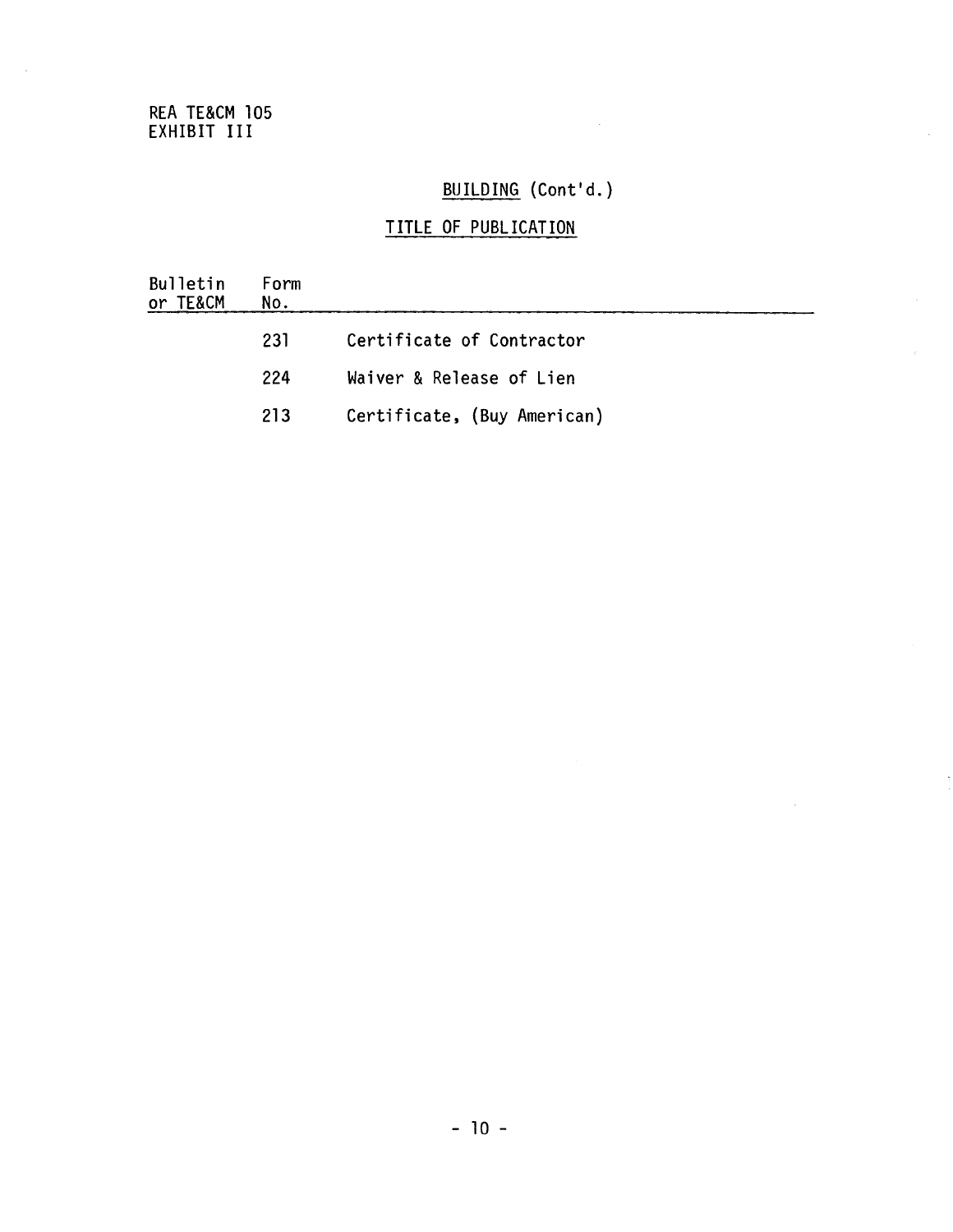#### REA TE&CM 105 EXHIBIT IV

### SPECIAL EQUIPMENT CONTRACTS

#### TITLE OF PUBLICATION

 $\pm 1$ 

| Bulletin<br>or TE&CM | Form<br>No. |                                                                                                |
|----------------------|-------------|------------------------------------------------------------------------------------------------|
| $B - 385 - 2$        |             | Purchasing and Installing Special Electronic<br>Equipment                                      |
| $B - 344 - 2$        |             | List of Materials Acceptable for Use on Telephone<br>Systems of REA Borrowers                  |
| $B - 385 - 4$        |             | Special Equipment Contracts and Specifications                                                 |
|                      | 397b        | REA Design Specifications for Wire Line Trunk<br>Carrier Systems                               |
|                      | 397c        | Subscriber Carrier Specifications                                                              |
|                      | 397d        | REA Design Specifications for Point-to-Point<br>Microwave Radio Systems                        |
|                      | 397e        | Mobile and Fixed Dial Radiotelephone Equipment<br>Specifications                               |
|                      | 397g        | Performance Specification for Subscriber Line<br>Concentrators                                 |
|                      | 397a        | Voice Frequency Repeaters and Voice Frequency<br>Repeatered Trunk Specifications               |
| $T - 904$            |             | Application Guide for Trunk Carrier Specifications                                             |
| $T - 903$            |             | Application Guide for Subscriber Carrier<br>Specifications                                     |
| $T - 933$            |             | Application Guide for Point-to-Point Radio<br>(Microwave) Specifications                       |
| $T - 943$            |             | Application Guide for Mobile and Fixed Dial<br>Radiotelephone Specifications                   |
| $T - 341$            |             | Application Guide for the Preparation of Detailed<br>Subscriber Line Concentrator Requirements |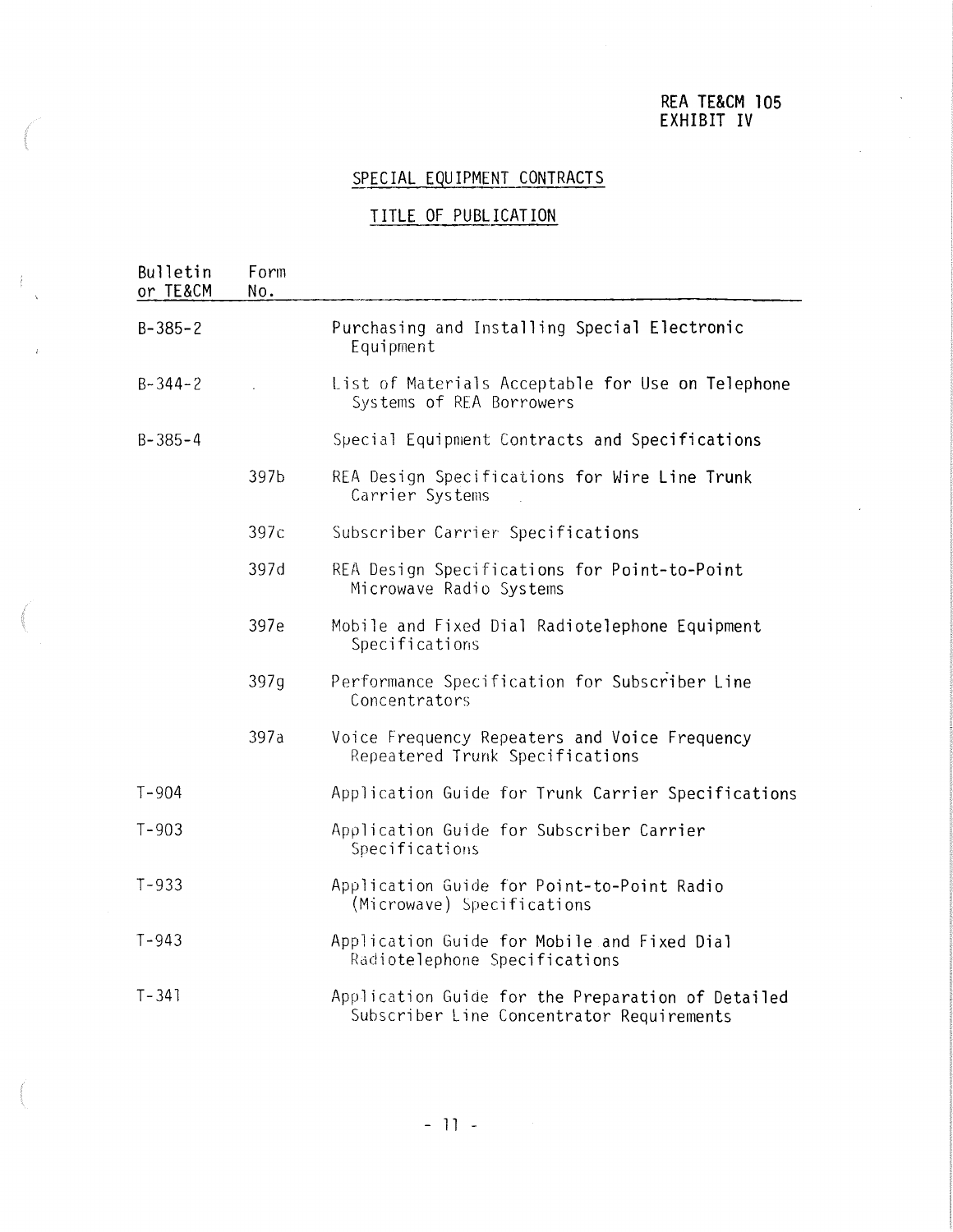#### REA TE&CM 105 EXHIBIT IV

 $\bar{z}$ 

 $\bar{\nu}$ 

# SPECIAL EQUIPMENT CONTRACTS (Cont'd.)

| Bulletin<br>or TE&CM | Form<br>No. |                                                                                                |
|----------------------|-------------|------------------------------------------------------------------------------------------------|
|                      | 397         | Special Equipment Contract (Including Installation)                                            |
|                      | 398         | Special Equipment Contract (Not Including<br>Installation)                                     |
|                      | 400         | Telephone Equipment Contract (Installation Only)                                               |
| $B - 344 - 3$        |             | "Buy American" Requirements                                                                    |
| $B - 320 - 15$       |             | Equal Employment Opportunity in Construction<br>Financed with REA Loans                        |
| $B - 345 - 45$       |             | Field Trials of Telephone Construction Materials<br>and Equipment                              |
|                      | 397f        | Contractor's Bond (Special Telephone Equipment)                                                |
|                      | 270         | Equal Opportunity Addendum                                                                     |
|                      | 399         | Supplemental Agreement to Equipment Contract for<br>Field Trial                                |
| $B - 385 - 3$        |             | Closeout Documents for Special Equipment Contracts                                             |
| $B - 381 - 9$        |             | Amendments to Contracts for Construction or<br>Installation of Telephone Borrower's Facilities |
|                      | 238         | Construction Equipment Contract Amendment<br>(Bond Extension 20%)                              |
|                      | 396         | Certificate of Completion - Special Equipment<br>Contracts (Including Installation)            |
|                      | 396a        | Certificate of Completion - Special Equipment<br>Contracts (Not Including Installation)        |
|                      | 744         | Certificate of Contractor and Indemnity Agreement                                              |
|                      | 213         | Certificate (Buy American)                                                                     |
|                      | 400b        | Certificate of Contractor & Indemnity                                                          |
|                      | 400c        | Certificate of Completion, Telephone Equipment<br>Contract (Installation Only)                 |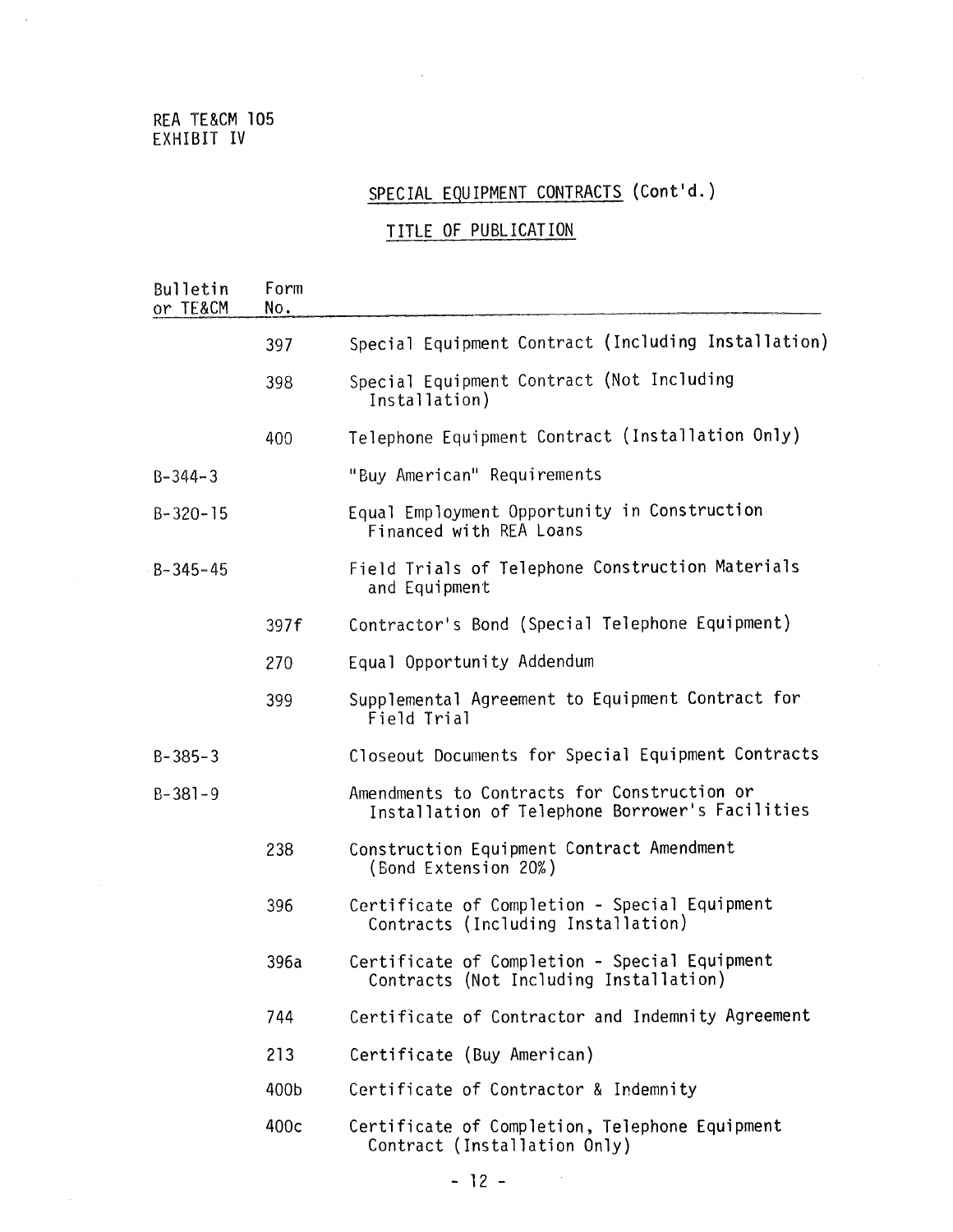#### REA TE&CM 105 EXHIBIT V

### FORCE ACCOUNT PROPOSAL

| Bulletin<br>or TE&CM | Form<br>No. |                                                                                                 |  |  |  |  |
|----------------------|-------------|-------------------------------------------------------------------------------------------------|--|--|--|--|
| B-382-1              |             | Force Account Construction, Telephone Borrowers'<br>Initial Systems                             |  |  |  |  |
| $B - 344 - 2$        |             | List of Materials Acceptable for Use on Telephone<br>Systems of REA Borrowers                   |  |  |  |  |
|                      | 515         | Telephone System Construction Contract                                                          |  |  |  |  |
| B-380-3              |             | Weekly Progress Report of Telephone Construction<br>and Engineering Services                    |  |  |  |  |
| $B - 382 - 2$        |             | Final Inventory Documents, Force Account Construc-<br>tion, Telephone Borrowers' Initial System |  |  |  |  |
|                      | 521         | Biweekly Progress Report of Telephone Construction<br>and Engineering Services                  |  |  |  |  |
|                      | 817         | Final Inventory, Telephone Force Account Construction                                           |  |  |  |  |
|                      | 817a        | Final Inventory, Telephone Force Account Construction,<br>Cols. $1 - 8$                         |  |  |  |  |
|                      | 817b        | Final Inventory, Telephone Force Account Construction,<br>Cols. $9 - 14$                        |  |  |  |  |
|                      | 527         | Statement of Construction                                                                       |  |  |  |  |
|                      | 213         | Certificate, (Buy American)                                                                     |  |  |  |  |
|                      |             |                                                                                                 |  |  |  |  |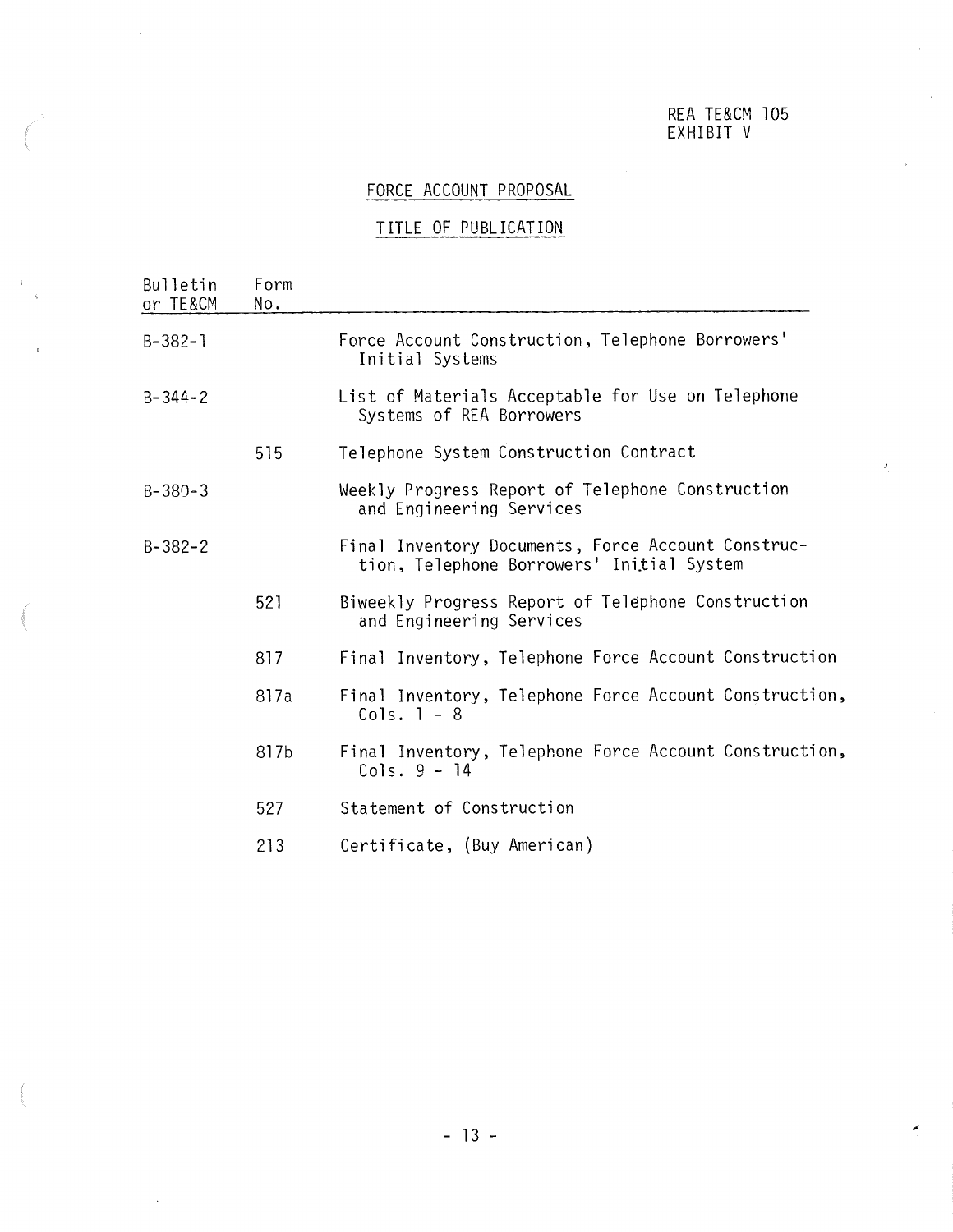#### REA TE&CM 105 EXHIBIT VI

 $\sim 10^{-11}$ 

 $\mathcal{L}^{\pm}$ 

#### ENGINEERING AND ARCHITECTURAL SERVICE CONTRACTS

| Bulletin<br>or TE&CM      | Form<br>No. |                                                                                                  |  |  |
|---------------------------|-------------|--------------------------------------------------------------------------------------------------|--|--|
| $B - 341 - 3$             |             | Engineering Services for Telephone Borrowers                                                     |  |  |
| $B - 342 - 1$             |             | Architectural Services for Telephone Borrowers                                                   |  |  |
|                           | 217         | Postloan Engineering Services Contract Telephone<br><b>Systems</b>                               |  |  |
|                           | 165         | Architectural Services Contract - Telephone                                                      |  |  |
|                           | 506         | Statement of Engineering Fee - Telephone                                                         |  |  |
|                           | 179         | Architects and Engineers Qualifications                                                          |  |  |
|                           | 223         | Amendment of Telephone Engineering Service<br>Contract - Additional Project                      |  |  |
|                           | 241         | Amendment of Engineering Service Contract                                                        |  |  |
|                           | 245         | Engineering Services Contract, Special Services                                                  |  |  |
|                           | 242         | Assignment of Engineering Services Contract                                                      |  |  |
| $B - 341 - 1$<br>Contract |             | Final Statement of Engineering Fee and Certificate<br>of Engineer, Telephone Engineering Service |  |  |
| $B - 387 - 3$             |             | Final Documents Required to Closeout Construction<br>of Buildings, Telephone Program             |  |  |
|                           | 284         | Statement of Architect's Fee                                                                     |  |  |